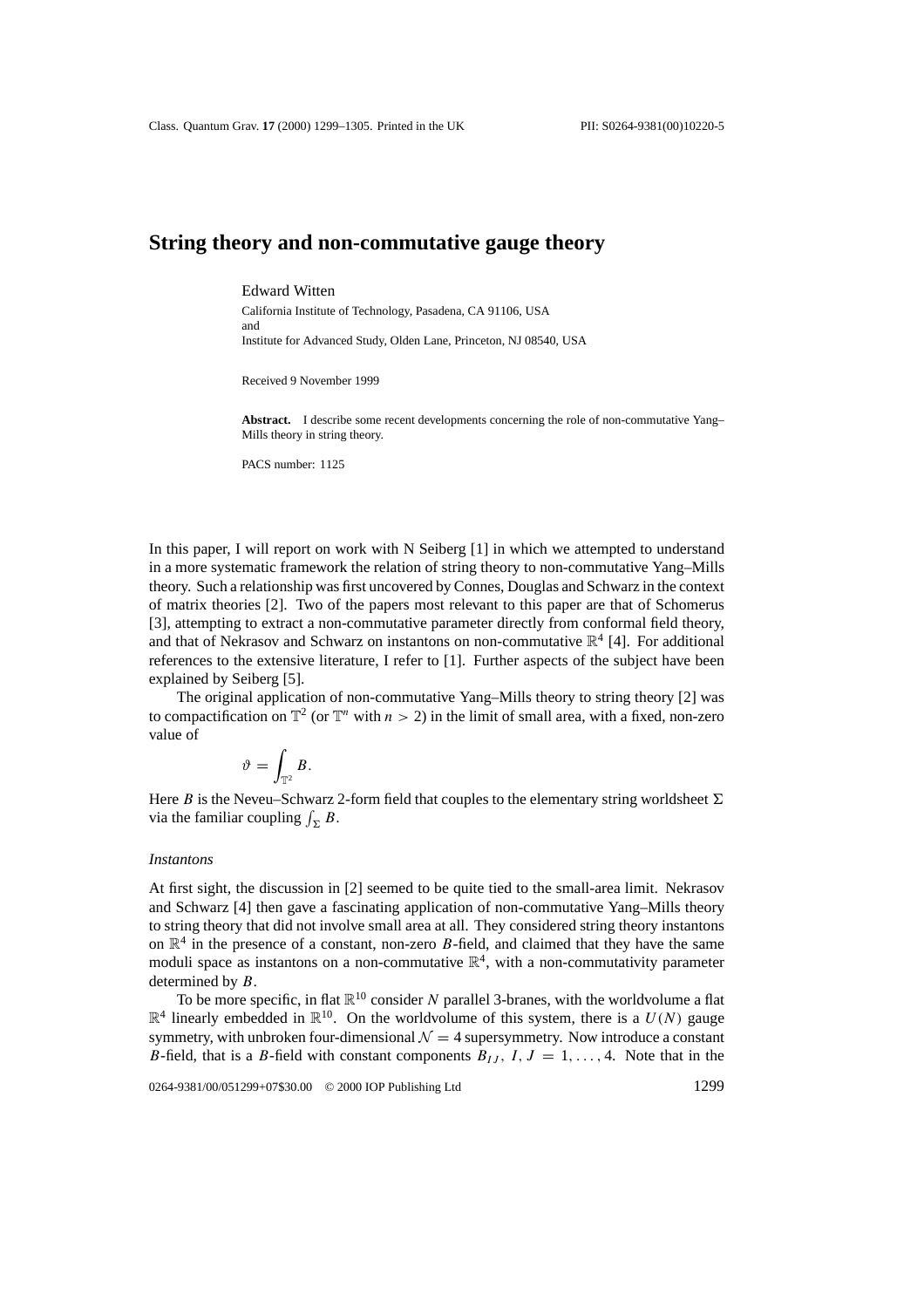presence of the branes, a constant *B*-field cannot be gauged away (as this would generate a constant magnetic field *F* on the branes; to describe the situation more accurately, there is a gauge-invariant combination  $F + B$  that cannot be gauged away).

Now, let us look at gauge configurations on the branes that preserve half of the supersymmetry. In the field theory limit, these are Yang–Mills instantons, that is, solutions of the instanton equation  $F_{IJ}^+ = 0$  (here  $F^+$  is the self-dual projection of *F*). The classical instanton equation is scale-invariant, and classical instantons come in all sizes.

Going over to string theory, for sufficiently big instantons, the classical instanton equation is in fact a good approximation. As the instanton shrinks, we generically expect that  $\alpha'$ corrections will become important. However, as explained in section 2.2 of [1], with a suitable regularization there are in fact no  $\alpha'$  corrections to the instanton moduli space if  $B = 0$ . One shows this by writing down the sigma model for open strings ending on the 3-branes with boundary coupling to gauge fields, with a certain kind of Pauli–Villars regularization. Spacetime supersymmetry is equivalent to the existence of a certain *SU(*2*)* group of *R*symmetries, and this condition gives the classical instanton equation. For further details on this argument, consult [1].

In particular, it follows from this that at  $B = 0$ , the stringy instanton moduli space is the same as the classical one, and thus there is a *small-instanton singularity*, the singularity that appears in the moduli space when an instanton shrinks to zero size. Indeed, the meaning of the small-instanton singularity in string theory is familiar. An instanton can shrink to zero size and escape as  $a -1$ -brane; there is a singularity where the two branches (instantons and −1-branes) meet.

Now, we turn to  $B \neq 0$ . We find that if  $B^+ \neq 0$ , there can be no small-instanton singularity since a state consisting of a 3-brane and a separated  $-1$ -brane is not supersymmetric. There is an energetic barrier separating the −1-brane from the 3-branes, and hence the usual smallinstanton singularity must be absent for  $B^+ \neq 0$ .

So the instanton moduli space must have *α'* corrections at  $B^+ \neq 0$ . Indeed, Nekrasov and Schwarz proposed that at  $B \neq 0$ , the moduli space of stringy instantons is equal to the moduli space of 'instantons on a non-commutative  $\mathbb{R}^4$ '.

What are they? For this, we must recall the definition of non-commutative Yang–Mills theory [6]. We start with a Poisson bracket of functions on  $\mathbb{R}^4$ :

$$
\{f, g\} = \theta^{ij}\partial_i f \partial_j g.
$$

Here  $\theta$  is a bivector with constant coefficients  $\theta^{ij}$ ; it will be determined in terms of *B*. Now deform the  $f$ 's to elements  $f$  of a non-commutative associative algebra  $A$  with multiplication denoted by ∗ and

$$
\widehat{f} * \widehat{g} - \widehat{g} * \widehat{f} = i\{f, g\} + \mathcal{O}(\theta^2).
$$

(One further requires that the  $*$  product has an expansion in powers of  $\theta$ , with each term given by a local expression, of finite order in derivatives of *f* and *g*.) There is an essentially unique such product, up to a certain equivalence relation. It can be written explicitly as

*.*

$$
f * g(x) = \exp\left(\frac{i}{2}\theta^{ij}\frac{\partial}{\partial y^i}\frac{\partial}{\partial z^j}\right)f(y)g(z)\bigg|_{y=z=x}
$$

This formula defines what is known as the Moyal bracket of functions on  $\mathbb{R}^4$ .

Once the algebra *A* has been defined, one imitates the familiar definitions in gauge theory. We consider first the rank-1 case. The gauge parameter  $\lambda$  is a function, that is, an element of  $\lambda$ . The components  $A_i$  of the gauge field are likewise elements of  $A$ . The gauge transformation law is

$$
\delta A_i = \partial_i \widetilde{\lambda}_i + i \widetilde{\lambda} * A_i - i A_i * \widetilde{\lambda},
$$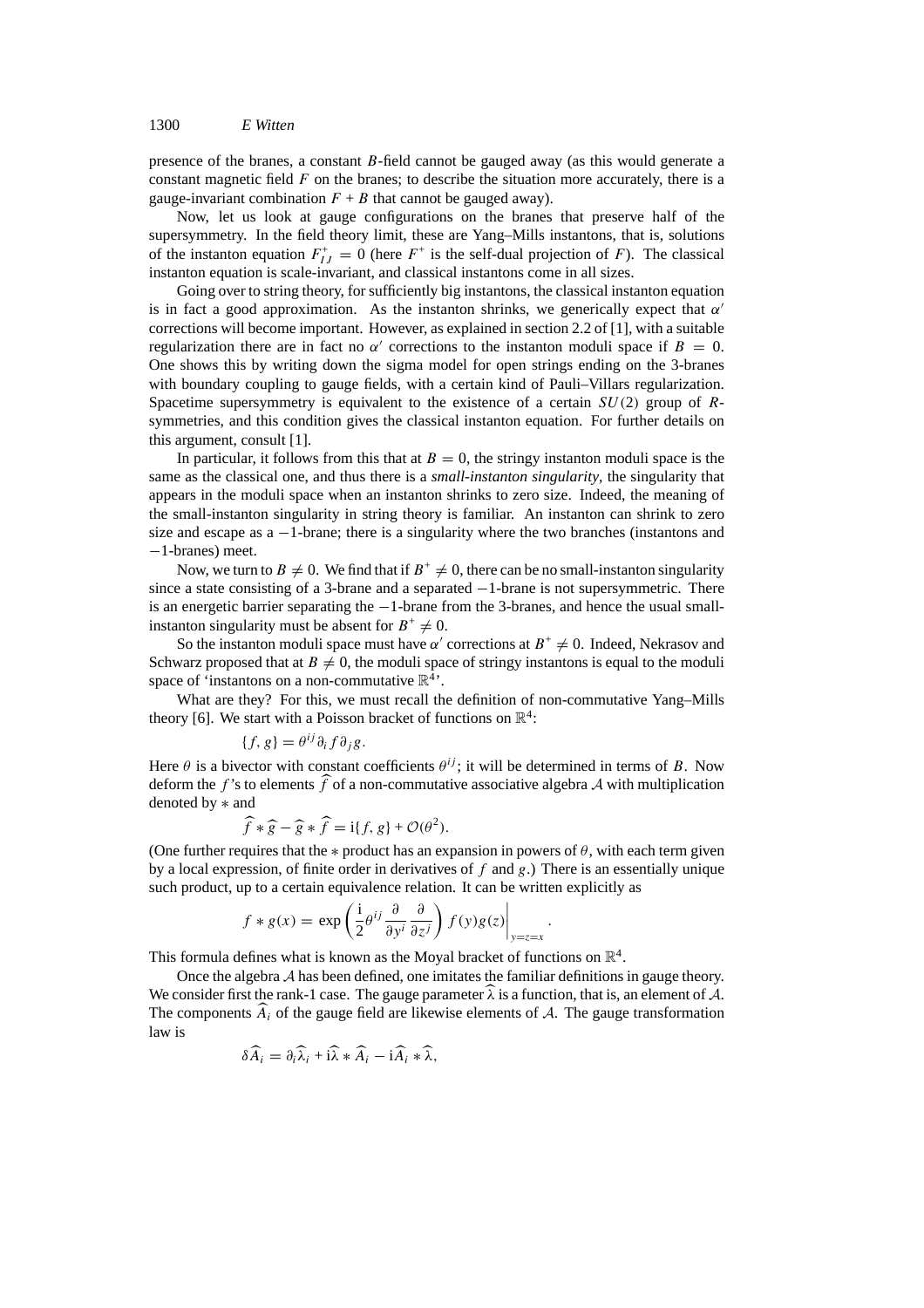just like in Yang–Mills theory, but with ∗ products instead of matrix multiplication. The gauge-covariant field strength is likewise

$$
\widehat{F}_{ij} = \partial_i \widehat{A}_j - \partial_j \widehat{A}_i + \widehat{A}_i \ast \widehat{A}_j - \widehat{A}_j \ast \widehat{A}_i,
$$

with

$$
\delta \widehat{F}_{ij} = \widehat{i\lambda} * \widehat{F}_{ij} - \widehat{i} \widehat{F}_{ij} * \widehat{\lambda}.
$$

For the rank-*N* version, one simply replaces *A* by its tensor product with the algebra of  $N \times N$  complex matrices. Then, reinterpreting  $*$  as the tensor product of the  $*$  product as defined above with matrix multiplication, one uses the above formulae.

Now, we can define what we mean by an instanton on a non-commutative  $\mathbb{R}^4$ . It is simply a non-commutative gauge field, in the above sense, for which the non-commutative field strength  $\widehat{F}$  obeys  $\widehat{F}^+ = 0$ . Nekrasov and Schwarz showed that the moduli space  $\widehat{M}$  of such objects is given by a deformation of the ADHM equations to include a 'Fayet–Iliopoulos' additive constant. This deformation has been studied mathematically [7] as a partial desingularization of the classical instanton moduli space  $M$ , and also arises [8] in matrix theory in the presence of a *B*-field.

It turns out that the stringy instanton moduli space is indeed the non-commutative instanton moduli space  $\mathcal{M}$ , whenever  $B^+ \neq 0$ . A detailed discussion is given in [1], and we add a few words below. However, jumping ahead of our story a bit, non-commutative Yang–Mills is most effective in describing the physics for very large *B*, i.e.  $\alpha' |B| \gg 1$ . Note that  $|B| \to \infty$ is part of the story of Connes *et al* [2], since they took the area of a 2-torus  $\mathbb{T}^2$  (on which the theory was compactified) to zero with fixed  $\int_{\mathbb{T}^2} B$ ; this clearly implies that  $|B| \to \infty$ . ( $|B|$  is defined as  $\sqrt{g^{IK}g^{JL}B_{IJ}B_{KL}}$ .) So the  $|B|\to\infty$  limit is quite close to the starting point of the subject.

Also, we should not leave the subject of instantons without noting that there is something very strange about describing stringy instantons via solutions of a non-commutative instanton equation  $\widehat{F}^+ = 0$ . If this is so for instantons in general, it must be true in particular for big instantons, with a scale size much bigger than the string scale. However, it should be possible, even for non-zero*B*, to describe big instantons using ordinary gauge fields, obeying an equation that differs from the classical instanton equations by  $\alpha'$  corrections (which can be computed via sigma models, for instance) that preserve the ordinary Yang–Mills gauge invariance. So a simple equation  $\widehat{F}^+ = 0$  with non-commutative gauge invariance must be equivalent to a more complicated equation with ordinary gauge invariance. Before explaining this rather surprising fact, we will restate the problem in a more general context.

#### *Open strings in a magnetic field*

I have introduced our discussion of the role of non-commutative Yang–Mills theory by considering instantons, because they give a very striking application, where string theory is highly non-classical but can be described in great detail. This contrasts, say, with Calabi–Yau theory, where a full description is way out of reach. However, now we are going to leave the instantons behind. For the rest of this paper, we will try to derive non-commutative Yang–Mills systematically from *open strings in a constant magnetic field*, a problem studied extensively in the mid-1980s [9, 10]. In the bosonic case, the worldsheet action is

$$
I = \frac{1}{4\pi\alpha'}\int d^2z \, g_{IJ}\partial_z X^I \partial_{\overline{z}} X^J - \frac{i}{2}\int B_{IJ} \, dX^I \wedge dX^J.
$$

We will be considering *open string* vertex operators only. To evaluate their correlators, we need the propagator

$$
\langle X^I(\tau) X^J(\tau')\rangle
$$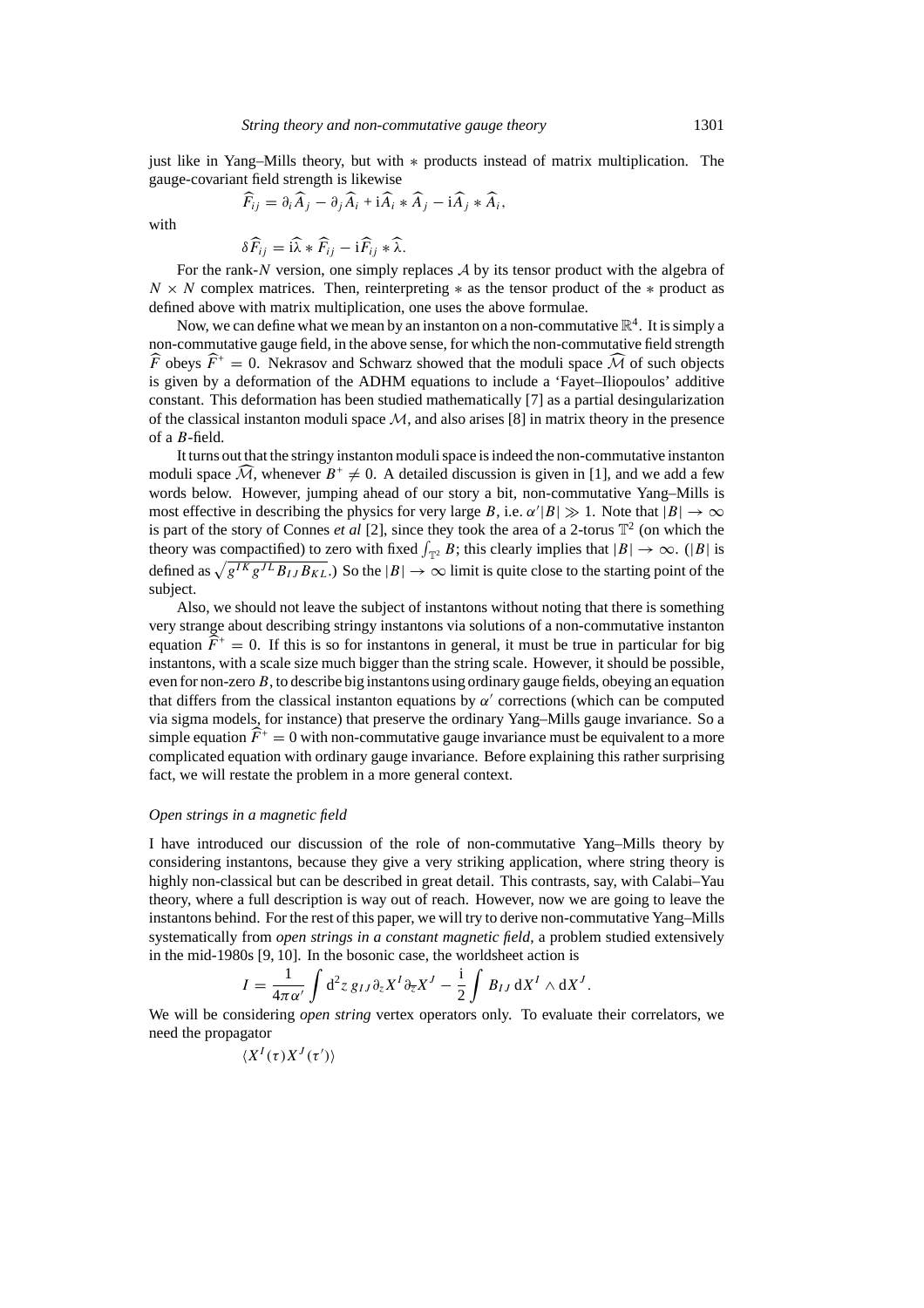1302 *E Witten*

for  $\tau$ ,  $\tau'$  on the boundary. This was found long ago to be

$$
\langle X^I(\tau)X^J(\tau')\rangle = -\alpha'G^{IJ}\ln(\tau-\tau')^2 + i\frac{1}{2}\theta^{IJ}\epsilon(\tau-\tau'),
$$

where

$$
G^{IJ} = \left(\frac{1}{g + 2\pi\alpha' B}\right)^{IJ}_{SYM}
$$

and

$$
\theta^{IJ} = 2\pi\alpha' \left(\frac{1}{g + 2\pi\alpha' B}\right)^{IJ}_{ANTI}
$$

Here the subscripts *SYM* and *ANTI* are instructions to take the symmetric or antisymmetric part of a matrix.

*.*

The logarithmic term in the propagator determines the anomalous dimensions of operators. For instance, the tachyon vertex operator  $exp(i p \cdot X)$  has dimension  $\frac{1}{2} \alpha' G^{IJ} p_I p_J$ , so  $G^{IJ}$  (or rather its inverse  $G_{IJ}$ ) is the effective metric seen by the open strings. On the other hand, as suggested in [3],  $\theta$  determines the non-commutativity. We have indeed for  $\tau \to \tau'$  with  $\tau > \tau'$ 

$$
e^{ip\cdot X}(\tau) e^{iq\cdot X}(\tau') \to |\tau - \tau'|^{\alpha' G^{IJ} p_I q_J} \exp\left(\frac{1}{2}i\theta^{IJ} p_I q_J\right) e^{i(p+q)\cdot X}(\tau').
$$

If we could ignore the factor  $|\tau - \tau'|^{\alpha' G^{IJ} p_I q_J}$ , we would recognize the  $*$  product

$$
e^{i p \cdot X} * e^{i q \cdot X} = \exp\left(\frac{1}{2} i \theta^{IJ} p_I q_J\right) e^{i (p+q) \cdot X}.
$$

Of course, it is completely wrong in general to ignore this factor. It is closely tied up with the usual anomalous dimensions of operators and the whole standard worldsheet structure. String theory just would not work without it.

The rest of this paper has two parts:

- (a) What we can say in general.
- (b) What we can say when we get rid of the anomalous dimensions.

#### *General B dependence of the effective action*

Note first that the term in the propagator involving *θ* is a piecewise-constant function of *τ* and  $\tau'$ , and hence does not contribute to correlation functions of  $dX/d\tau$  or of higher derivatives  $d^m X/d\tau^m$ ,  $m > 1$ . Suppose now that we consider open strings with  $U(N)$  Chan–Paton factors. Consider the tree-level scattering of *k* gauge bosons of momenta  $p_i$ , polarizations  $\epsilon_i$  and Chan– Paton wavefunctions  $\lambda_i$ , with  $i = 1, \ldots, k$ . Tree level means that the worldsheet is a disc. The scattering amplitude is

$$
A(\lambda_i,\epsilon_i,p_i)_{G,\theta}=\mathrm{Tr}\,\lambda_1\lambda_2\ldots\lambda_k\,\int\mathrm{d}\tau_i'\left\langle\prod_{i=1}^k\epsilon_i\cdot\frac{\mathrm{d}X}{\mathrm{d}\tau}\mathrm{e}^{\mathrm{i}p_i\cdot X}(\tau_i)\right\rangle_{G,\theta}.
$$

The subscripts *G* and  $\theta$  mean that the amplitudes and correlation functions are evaluated as a function of *G* and  $\theta$ , respectively. The vertex operators are inserted on the boundary of the disc in a definite cyclic order; the symbol  $d\tau_i'$  refers to an integral over the positions of the  $\tau_i$ modulo the action of  $SL(2, \mathbb{R})$ . The only  $\theta$  dependence of the correlation function that appears in the above formula for the amplitude is a factor

$$
\exp\left(-\tfrac{1}{2}\mathrm{i}\sum_{s>r}\theta^{IJ}p_{s,I}p_{r,J}\right)
$$

that comes from the expectation value of the product of exponential operators. This factor, which arises in evaluating the correlation function that appears inside the  $d\tau_i'$  integral, is a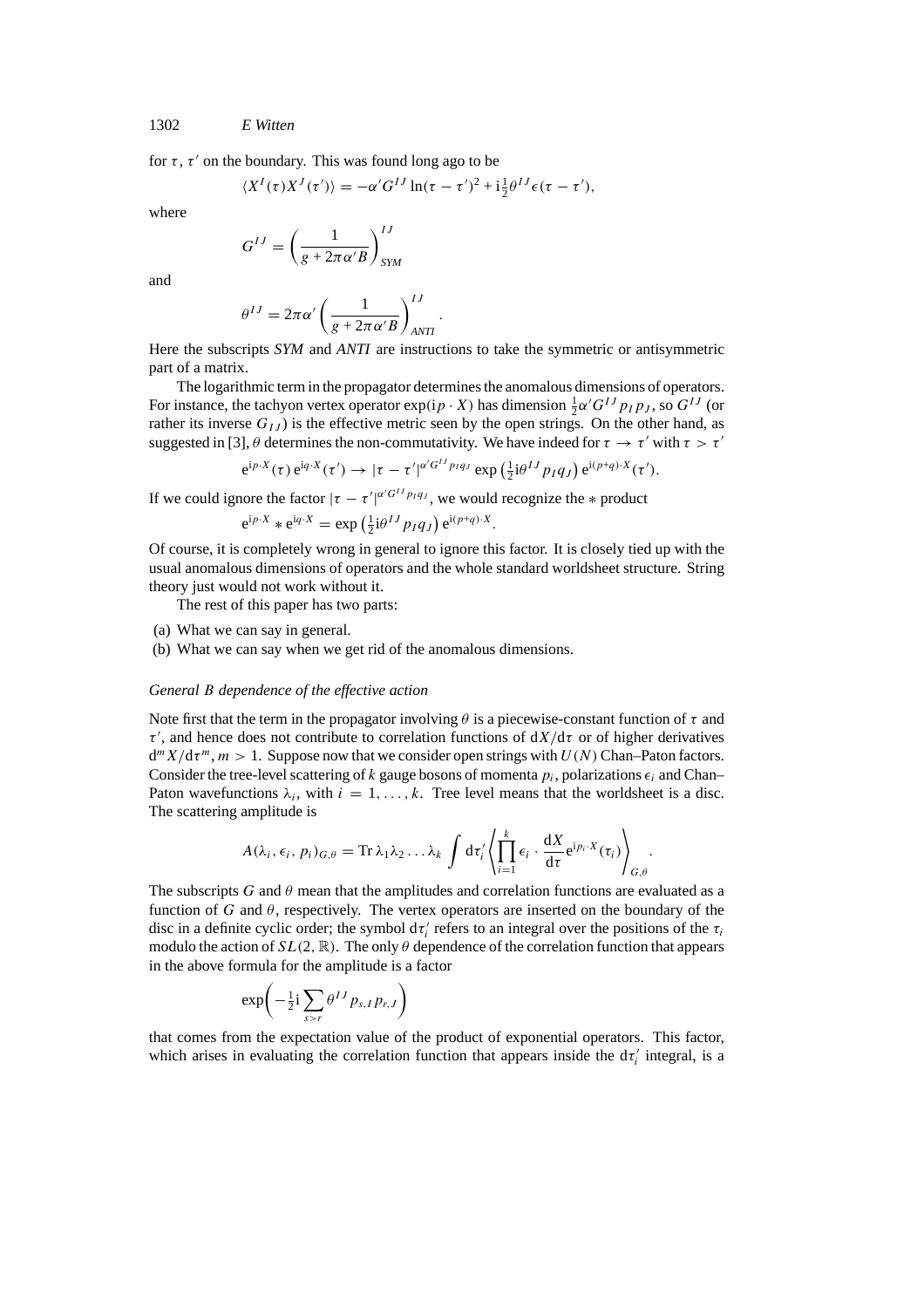piecewise-constant function of the  $\tau_i$  that depends only on their cyclic ordering; this cyclic ordering is kept fixed in evaluating the integral that gives the scattering amplitude. Hence, this factor appears as an overall factor multiplying an otherwise *θ*-independent amplitude.

Given the tree-level *S*-matrix, one can, at  $\theta = 0$ , find a *local* effective action that generates it to any desired order in  $\alpha'$ . It takes the general form

$$
S_G = \frac{1}{g_{st}} \int d^n x \sqrt{G} \operatorname{Tr} \left( G^{IK} G^{JL} F_{IJ} F_{KL} + \alpha' \text{ corrections} \right).
$$

The effective action is written as the spacetime integral of a single trace of a product of gaugecovariant fields (rather than the integral of a product of traces) since the scattering amplitude is proportional to a single trace  $\text{Tr }\lambda_1\lambda_2 \ldots \lambda_k$  of Chan–Paton wavefunctions multiplied in cyclic order. We write the effective action as  $S_G$  to emphasize that it depends on the metric  $G$ .

Now we want to incorporate the effects of having  $\theta \neq 0$ . For this, we must incorporate the phase factor in the scattering amplitude. This factor has the effect of replacing ordinary multiplication of wavefunctions by the ∗ product. This has the effect, for example, of replacing the standard definition of  $F_{IJ}$  by the definition we gave above of  $F_{IJ}$ . The  $\theta$ - and *G*-dependent effective action  $S_{G,\theta}$  is obtained from  $S_G$  by replacing everywhere *F* by *F* and replacing the matrix multiplication by a ∗ product. Thus

$$
S_{G,\theta} = \frac{1}{g_{st}} \int d^n x \sqrt{G} \left( G^{IK} G^{JL} \widehat{F}_{IJ} \widehat{F}_{KL} + \alpha' \text{ corrections} \right),
$$

with the same formula as at  $\theta = 0$ , except that now everything is 'non-commutative'.

So, non-commutative Yang–Mills theory can be used to give a simple description of the *θ* or *B* dependence of the effective action, to all orders in  $\alpha'$ . (This also seems to imply that at  $\theta \neq 0$ ,  $\widehat{F}^+ = 0$  must be the exact instanton equation, given that at  $\theta = 0$ ,  $F^+ = 0$  is exact. For if at  $\theta = 0$ , the  $F^+$  dependence of the action is quadratic and higher order near an arbitrary solution of  $F^+ = 0$ , then at  $\theta \neq 0$ , the same will hold for the  $\widehat{F}^+$  dependence near an arbitrary solution of  $\widehat{F}^+ = 0$ .) In this non-commutative description, the effective action has a very complicated  $\alpha'$  expansion: the same as the  $\alpha'$  expansion one gets in the usual commutative description at  $\theta = 0$ .

#### *Comparison with ordinary Yang–Mills theory*

On the other hand, by standard methods, such as a  $\sigma$ -model approach to the effective action using Pauli–Villars regularization, one can describe the effective action via local gaugeinvariant interactions with conventional Yang–Mills gauge invariance, to all orders in *θ* and  $α'$ . In this framework, the action is naturally written in terms of the 'original' or closed string metric *g* which appeared in the worldsheet action, and the *B* dependence is expressed by replacing *F* with  $F + B$ .

Here is a familiar example: the case of  $U(1)$  gauge fields with possibly large, but almost constant, field strength. The effective action is the Dirac–Born–Infeld action

$$
S = \frac{1}{g_{st}} \int d^n x \sqrt{\det (g + \alpha' F + \alpha' B)}.
$$

This action is expressed in terms of standard gauge-invariant interactions for an ordinary gauge field *A*, with conventional field strength *F*. It depends on both  $\theta$  and  $G$  (or  $g$  and  $B$ ) explicitly, not just via a ∗ product.

This seems like a contradiction. The same effective action for open string scattering can be described both by non-commutative Yang–Mills fields and also by standard Yang–Mills theory! The two frameworks must therefore be equivalent (by a transformation that changes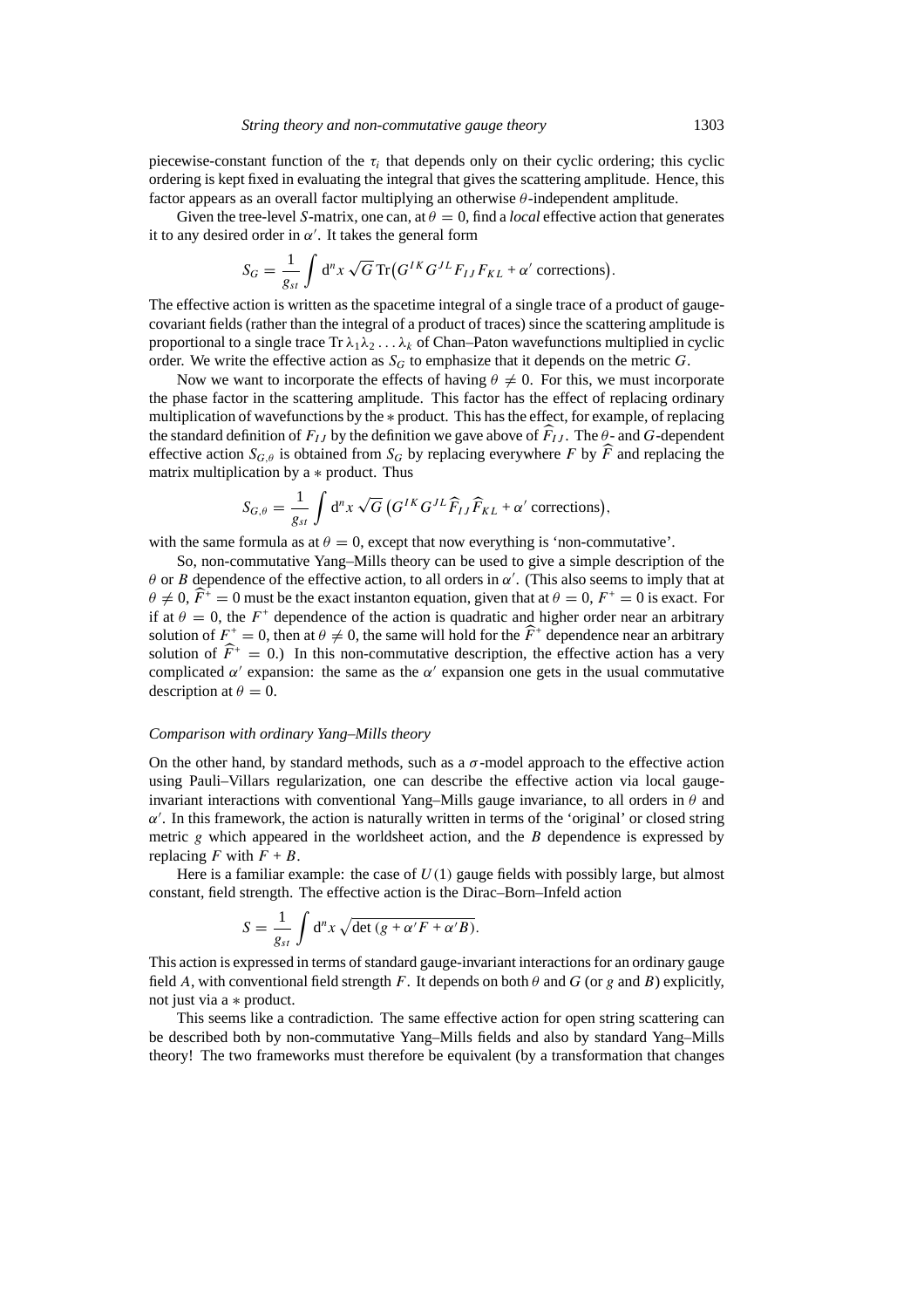## 1304 *E Witten*

the form of the action). There is, in fact, a completely explicit transformation that does this, to first order in  $\theta$  (see [1] for details). To all orders in  $\theta$ , the transformation is generated by an explicit differential equation. An interesting feature of this transformation is that is does not map the gauge group of ordinary Yang–Mills to the gauge group of non-commutative Yang– Mills (this would be impossible, since for instance in the rank-1 case one group is Abelian and one is non-Abelian). Rather, the transformation maps the gauge equivalence relation of one theory to the gauge equivalence relation of the other. This is good enough.

## $\alpha' \rightarrow 0$  *limit*

So far, our path to seeing non-commutative Yang–Mills in open string physics has gone via the *S*-matrix. It would be much nicer to extract the ∗ product, or a more general associative product including excited strings, directly from the OPEs of the worldsheet conformal field theory.

As we have seen above, the obstruction to doing this is in the anomalous dimensions of the operators. Indeed, if the dimensions of vertex operators vanished, we could obtain an associative but, in general, not commutative algebra simply from multiplication of vertex operators. If *V* and *V'* are two vertex operators, we would define the product  $V * V'$  simply as  $\lim_{\tau \to \tau'} V(\tau) V'(\tau')$ . This would automatically be associative, since open string vertex operators are inserted on the boundary in a definite cyclic order, but in general it would not be commutative.

The dimensions of vertex operators spoil this naive definition. The limiting operator product  $\lim_{\tau \to \tau'} V(\tau) V'(\tau')$  generically needs some renormalization when the dimensions do not vanish, and after making this renormalization to define  $V * V'$ , one is unable to prove the associative relation  $(V * V') * V'' = V * (V' * V'')$ . In trying to prove this relation by considering a product of three vertex operators  $V(\tau)V'(\tau')V''(\tau'')$  with  $\tau > \tau' > \tau''$ , one runs into the fact that the renormalization needed to define  $(V * V') * V''$  from this operator product is different from the renormalization needed to define  $V * (V' * V'')$ .

Precisely for this reason, in trying in the mid-1980s to base open string field theory on an associative algebra and on Connes's axioms for non-commutative geometry, it was necessary to use, not the operator product algebra directly, but a *messy* algebra defined in terms of gluing of strings [11].

Likewise, the anomalous dimensions prevent one from seeing either ordinary Yang–Mills gauge invariance (at  $\theta = 0$ ) or non-commutative Yang–Mills gauge invariance (for  $\theta \neq 0$ ) directly from OPEs. At  $\theta = 0$ , a standard way to make the gauge invariance manifest involves going to long wavelength, or equivalently, taking  $\alpha' \to 0$  at fixed wavelength. Then one makes a sigma-model expansion in powers of the propagator, which is of order  $\alpha'$ . In this expansion, the anomalous dimensions vanish in the leading order, and in perturbing around this limit, we can make the gauge invariance manifest.

At  $\theta \neq 0$ , we can do exactly the same thing. We recall that our propagator is  $-\alpha' G^{IJ} \ln(\tau - \tau')^2 + \theta^{IJ} \epsilon(\tau - \tau')$ . To eliminate the anomalous dimensions while retaining the non-commutativity and obtaining a limit for the effective geometry seen by the open strings, we want to take  $\alpha' \to 0$  with fixed *G* and  $\theta$ . Looking back to the formulae given earlier for defining *G* and  $\theta$  in terms of *g*, *B* and  $\alpha'$ , this can be done by taking  $\alpha'$  to zero, with *B* fixed as a 2-form and *g* also going to zero. Indeed, one can take  $\alpha' \sim \epsilon$ ,  $g_{IJ} \sim \epsilon^{1/2}$ ,  $B_{IJ} \sim 1$ . (I am assuming that  $B_{IJ}$  is non-degenerate; otherwise, one makes this scaling of *g* only in a subspace in which  $B_{IJ}$  is non-degenerate, and leaves g fixed on the nullspace of  $B$ .)